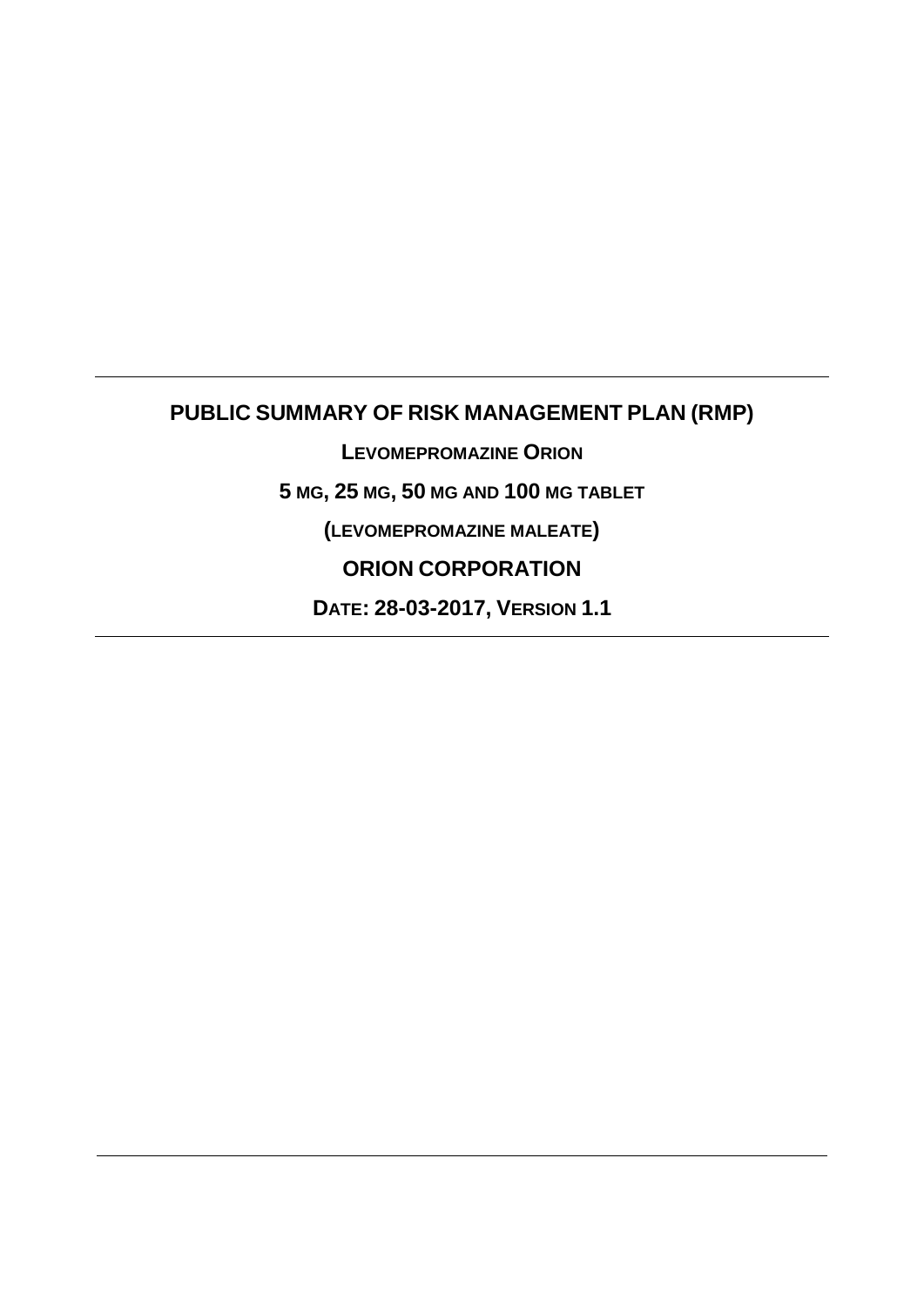# **VI.2 Elements for a Public Summary**

### *VI.2.1 Overview of disease epidemiology*

Levomepromazine Orion is indicated for the treatment of schizophrenia and other psychoses and for severe pain, either alone or in combination with appropriate analgesics.

Schizophrenia is a mental disorder in which people interpret reality abnormally. Schizophrenia tends to first develop (or at least become evident) between adolescence and young adulthood, typically between the ages of 16 - 30 years. Men are more likely than women to develop it at an earlier age and to experience more severe symptoms. The causes of schizophrenia are not yet fully understood. It may develop from a combination of genetic, brain chemistry, and environmental factors. Schizophrenia's symptoms are typically described as "positive" or "negative." Positive symptoms include delusions (false beliefs), thought disorders, and hallucinations (person may hear voices other people don't hear, or believe other people are reading their minds, controlling their thoughts, or plotting to harm them). Negative symptoms include avolition (a lack of desire or motivation to accomplish goals), lack of desire to form social relationships, and blunted emotion. The treatment for schizophrenia generally includes a combination of medication, inpatient treatment, residential or day treatment therapy, and vocational training.

Pain is the most common symptom of injury and disease, and descriptions can range in intensity from a mere ache to unbearable agony (severe). Pain arises from any number of situations. There are many drugs aimed at preventing or treating pain. These may include: nonopioid, narcotic, anticonvulsant drugs, and tricyclic antidepressants. Drugs from different classes may be combined to handle certain types of pain.

#### *VI.2.2 Summary of treatment benefits*

The active substance of Levomepromazine Orion, levomepromazine, is an antipsychotic, used mainly for the treatment of severe mental disorders (schizophrenia, psychoses). It prevents certain substances in the brain to work, and therefore alleviates symptoms of psychosis. In addition, it can also be used for the treatment of severe pain either alone or in combination with other pain killers.

#### *VI.2.3 Unknowns relating to treatment benefits*

Safety in pregnancy and during lactation has not been established. There are no or limited amount of data from the use of levomepromazine in pregnant women.

#### *VI.2.4 Summary of safety concerns*

#### **Important identified risks**

| <b>Risk</b>                                                                                                                                                                                                       | What is known                                                                                                                                                                                                                                                                                                                                                                        | <b>Preventability</b>                                                                                                                                                                                                                                                                                                                                                                     |
|-------------------------------------------------------------------------------------------------------------------------------------------------------------------------------------------------------------------|--------------------------------------------------------------------------------------------------------------------------------------------------------------------------------------------------------------------------------------------------------------------------------------------------------------------------------------------------------------------------------------|-------------------------------------------------------------------------------------------------------------------------------------------------------------------------------------------------------------------------------------------------------------------------------------------------------------------------------------------------------------------------------------------|
| Disruption in the functioning of<br>fatty, vascular tissue that fills<br>most of the bones and is<br>involved in the formation of<br>blood cells<br>(Bone marrow function disorders<br>including agranulocytosis) | Levomepromazine may cause a<br>reduction in the number of white<br>blood cells (blood cells that help<br>in fighting infections).<br>Also agranulocytosis (severe<br>reduction in the number of<br>certain white blood cells) has<br>been observed during treatment<br>with levomepromazine.<br>Reduction of white blood cells<br>may lead to decreased<br>resistance to infections. | If the person experience an<br>infection with symptoms such as<br>fever and serious deterioration<br>of general condition, or fever<br>with local infection symptoms<br>such as sore<br>throat/pharynx/mounth or<br>urinary problems, one should<br>see the doctor immediately.<br>It is advisable to determine<br>blood count before and during<br>levomepromazine therapy<br>regularly. |
| Disruption in the functioning of<br>heart<br>(Cardiac disorders)                                                                                                                                                  | Levomepromazine may cause<br>prolongation of QT interval<br>abnormality in the heart's                                                                                                                                                                                                                                                                                               | Levomepromazine should be<br>used with caution in patients<br>with decreased heart rate and                                                                                                                                                                                                                                                                                               |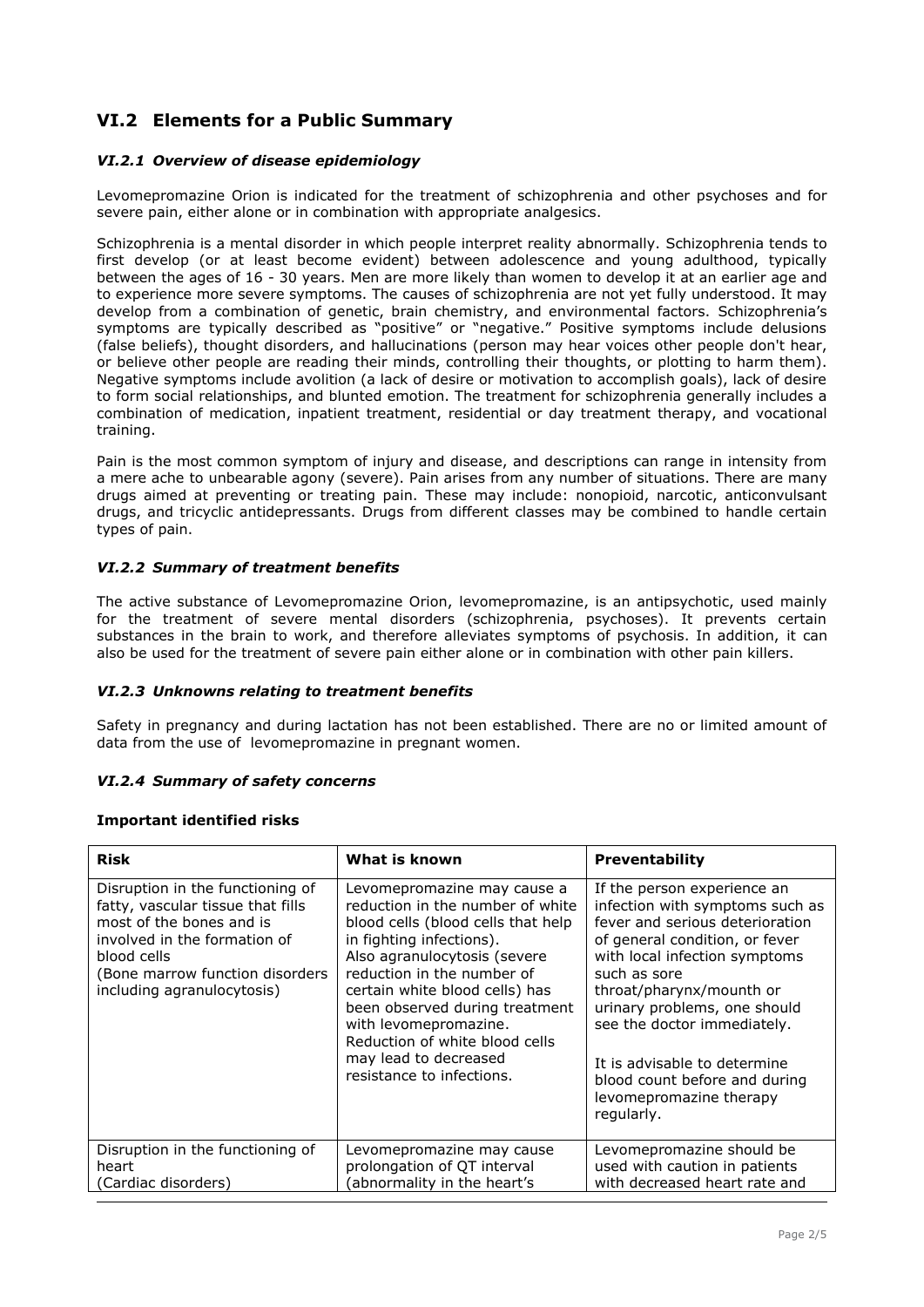| <b>Risk</b>                                                                                                                                                                 | What is known                                                                                                                                                                                                                                                                                                                                        | <b>Preventability</b>                                                                                                                                                                                                                                                         |
|-----------------------------------------------------------------------------------------------------------------------------------------------------------------------------|------------------------------------------------------------------------------------------------------------------------------------------------------------------------------------------------------------------------------------------------------------------------------------------------------------------------------------------------------|-------------------------------------------------------------------------------------------------------------------------------------------------------------------------------------------------------------------------------------------------------------------------------|
|                                                                                                                                                                             | electrical system) in a dose<br>dependent manner.                                                                                                                                                                                                                                                                                                    | those having a family history of<br>long QT interval. In addition,<br>coadministration with other<br>medicines causing QT interval<br>prolongation should be avoided.                                                                                                         |
|                                                                                                                                                                             | Cases of Torsades de Pointes<br>(life threatening, abnormal heart<br>rhythms) and sudden deaths<br>have been reported.                                                                                                                                                                                                                               | Physician should be informed if<br>the patient uses other medicines<br>concomitantly.                                                                                                                                                                                         |
|                                                                                                                                                                             | Levomepromazine may cause<br>drop in blood pressure<br>(hypotension). This usually<br>occur at the beginning of the<br>treatment and disappear with<br>continued treatment.                                                                                                                                                                          | The hypotensive effect of<br>levomepromazine should be<br>taken into consideration when<br>administered to weak patients,<br>elderly patients or patients with<br>heart failure or some other<br>cardiac disease. Patients<br>receiving large doses should be<br>kept in bed. |
|                                                                                                                                                                             | Electrolyte disturbances like low<br>potassium and magnesium<br>levels increase the risk of<br>severe/life-threatening<br>arrhythmias (abnormal heart<br>rhythms).                                                                                                                                                                                   | Electrolyte disturbances should<br>be corrected before initiating<br>therapy and also during the<br>therapy.                                                                                                                                                                  |
| Abnormal involuntary<br>movements, alterations in<br>muscle tone, and postural<br>disturbances<br>(Extrapyramidal adverse<br>reactions and other neurological<br>disorders) | Levomepromazine may cause<br>tardive dyskinesia whose<br>symptoms are rhythmical,<br>involuntary movements of the<br>tongue, face, mouth or jaws,<br>sometimes associated with<br>involuntary movements of<br>the limbs.                                                                                                                             | Physician should be contacted<br>immediately if any signs<br>indicative of neuroleptic<br>malignant syndrome or tardive<br>dyskinesia appear.                                                                                                                                 |
|                                                                                                                                                                             | Levomepromazine may also<br>cause neuroleptic malignant<br>syndrome, whose symptoms are<br>fever, excessive sweating,<br>muscle rigidity, altered mental<br>state, heart rhythm disturbances<br>or wide fluctuations in one's<br>blood pressure. This syndrome<br>is, if not treated, life-threatening<br>and in worst cases may result in<br>death. | Given the potential for<br>extrapyramidal side-effects and<br>tardive dyskinesia,<br>levomepromazine is not<br>recommended under the age of<br>18 years.                                                                                                                      |
| A blood clot that forms in a vein<br>and migrates to another location<br>(Venous thromboembolism)                                                                           | Cases of venous<br>thromboembolism including<br>cases of deep vein thrombosis<br>(condition in which blood clots<br>form inside the veins resulting in<br>obstruction of venous flow) and<br>cases of pulmonary embolism<br>(life threatening condition when                                                                                         | Physician should be informed if<br>patient or his/her family has<br>history of blood clots.                                                                                                                                                                                   |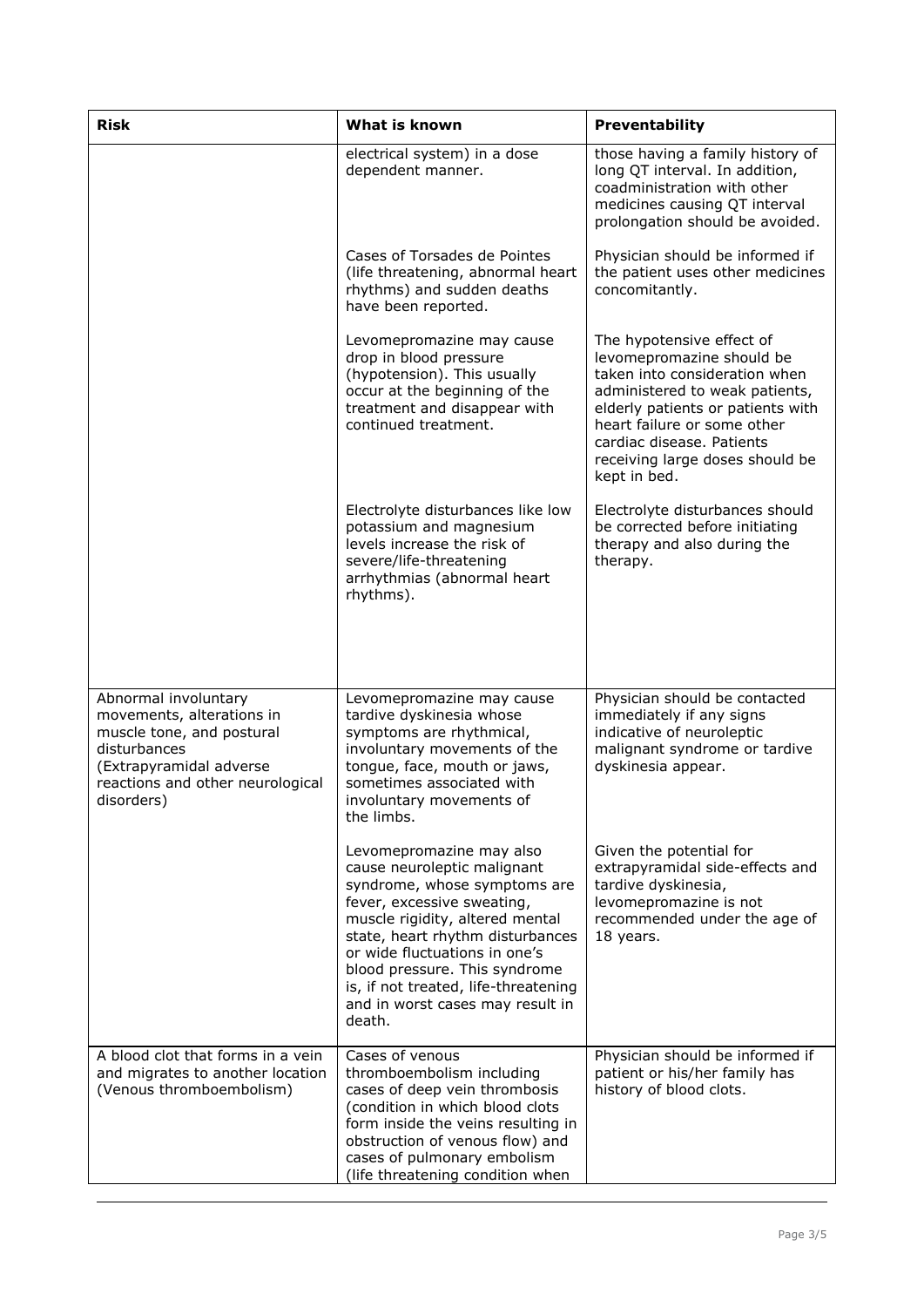| <b>Risk</b> | What is known                                                                                                                          | <b>Preventability</b> |
|-------------|----------------------------------------------------------------------------------------------------------------------------------------|-----------------------|
|             | a blood clot travels to lungs<br>leading to problems with<br>respiration/breathing) have<br>been reported with antipsychotic<br>drugs. |                       |

### **Important potential risks**

| <b>Risk</b>                                | What is known (Including reason why it is considered a<br>potential risk)                                                                                                                                                                                                                                                                                             |
|--------------------------------------------|-----------------------------------------------------------------------------------------------------------------------------------------------------------------------------------------------------------------------------------------------------------------------------------------------------------------------------------------------------------------------|
| Death in elderly patients with<br>dementia | In elderly people with dementia (a chronic/persistent disorder of<br>the mental processes caused by brain disease or injury and marked<br>by memory disorders, personality changes, and impaired<br>reasoning), a small increase in the number of deaths has been<br>reported for patients taking antipsychotics compared with those not<br>receiving antipsychotics. |

### **Missing information**

| <b>Risk</b>                                                             | What is known                                                                                                                                                                                                                                                                                                                                                                                                                                                                                                                                                                                                                                                                                                                                                                                                    |
|-------------------------------------------------------------------------|------------------------------------------------------------------------------------------------------------------------------------------------------------------------------------------------------------------------------------------------------------------------------------------------------------------------------------------------------------------------------------------------------------------------------------------------------------------------------------------------------------------------------------------------------------------------------------------------------------------------------------------------------------------------------------------------------------------------------------------------------------------------------------------------------------------|
| Use in pregnant and lactating<br>women                                  | Safety in pregnancy has not been established. There are no or<br>limited amount of data from the use of levomepromazine in<br>pregnant women. Levomepromazine crosses the placenta.<br>Levomepromazine should not be used during the first trimester of<br>pregnancy and a treatment at the lowest effective dose should be<br>considered in the second and third trimester only, if clearly<br>necessary weighing the benefit to the mother against the risk to<br>the child. Neonates exposed to antipsychotics (including<br>Levomepromazine Orion) during the third trimester of pregnancy<br>are at risk of adverse reactions including extrapyramidal and/or<br>withdrawal symptoms that may vary in severity and duration<br>following delivery. Consequently, newborns should be monitored<br>carefully. |
|                                                                         | Safety during breastfeeding has not been established.<br>Levomepromazine is excreted in breast milk. Women who are<br>breastfeeding should therefore be advised to avoid breast-feeding<br>while taking levomepromazine.                                                                                                                                                                                                                                                                                                                                                                                                                                                                                                                                                                                         |
| Use in elderly                                                          | Doses that are prescribed to elderly patients are usually lower<br>compared to other adults. This is because elderly patients are<br>more sensible for side effects.                                                                                                                                                                                                                                                                                                                                                                                                                                                                                                                                                                                                                                             |
| Use in children                                                         | Levomepromazine use is not recommended for children and<br>adolescents under the age of 18 years due to concerns regarding<br>possible side effects.                                                                                                                                                                                                                                                                                                                                                                                                                                                                                                                                                                                                                                                             |
| Use in severe kidney disease<br>(Use in severe renal<br>insufficiency)  | Physician should be informed if patient suffers from kidney<br>disease. Considerable caution should be exercised and the lowest<br>effective dose should be aimed.                                                                                                                                                                                                                                                                                                                                                                                                                                                                                                                                                                                                                                               |
| Use in severe liver disease<br>(Use in severe hepatic<br>insufficiency) | Physician should be informed if patient suffers from liver disease.<br>Considerable caution should be exercised and the lowest effective<br>dose should be aimed.                                                                                                                                                                                                                                                                                                                                                                                                                                                                                                                                                                                                                                                |

## *VI.2.5 Summary of risk minimisation measures by safety concern*

All medicines have a Summary of Product Characteristics (SmPC) which provides physicians, pharmacists and other health care professionals with details on how to use the medicine, the risks and recommendations for minimising them. An abbreviated version of this in lay language is provided in the form of the package leaflet (PL). The measures in these documents are known as routine risk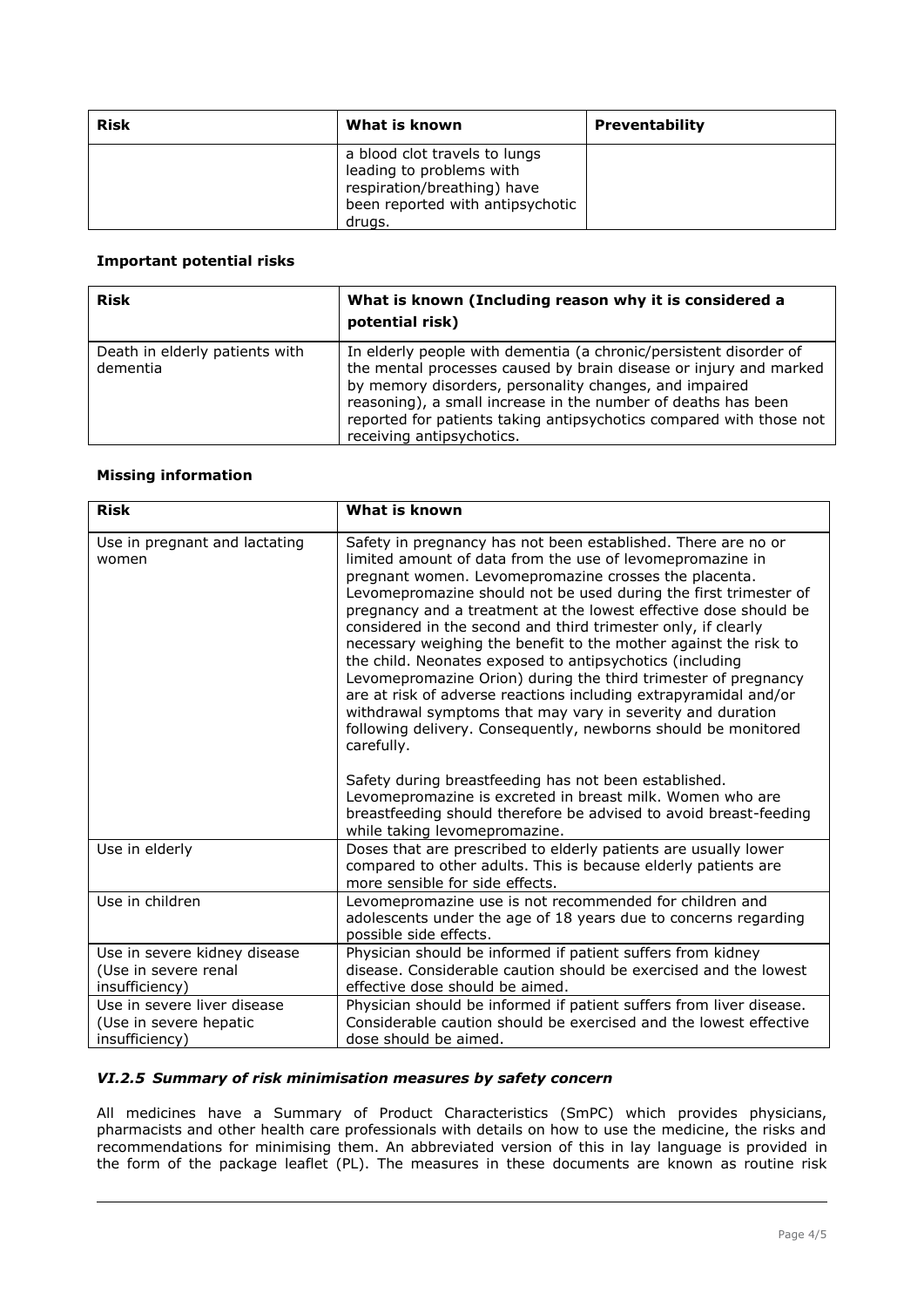minimisation measures. The Summary of Product Characteristics and the Package leaflet for Levomepromazine Orion can be found in the national authority's web page.

This medicine has no additional risk minimisation measures.

### *VI.2.6 Planned post authorisation development plan (if applicable)*

Not applicable.

#### *VI.2.7 Summary of changes to the risk management plan over time*

Not applicable.